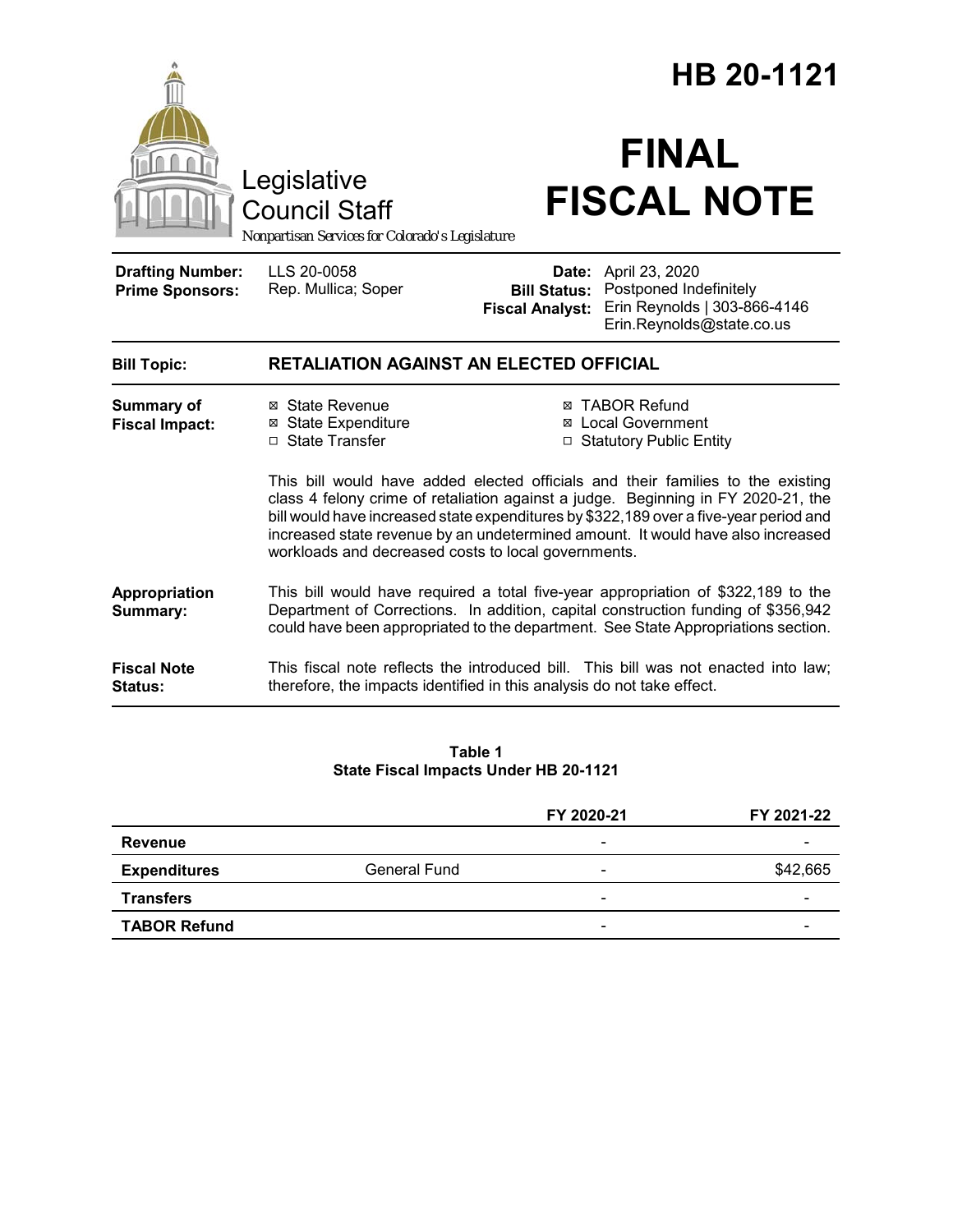April 23, 2020

## **Summary of Legislation**

This bill adds elected officials and their families to the existing class 4 felony of retaliation against a judge if an individual makes a credible threat or commits an act of harassment or an act of harm or injury upon a person or property as retaliation or retribution. Elected official is defined to mean any person who is serving in an elected position in the state of Colorado at any level of government.

## **Comparable Crime Analysis**

Legislative Council Staff is required to include certain information in the fiscal note for any bill that creates a new crime, changes the classification of an existing crime, or changes an element of an existing crime. The following sections outline data on crimes that are comparable to the offense in this bill and discuss assumptions on future rates of criminal convictions under the bill.

**Prior conviction data.** This bill changes the element of the existing offense of retaliation against a judge by adding retaliation against an elected official. From January 1, 2016, to December 31, 2019, eight total cases have been convicted and sentenced for this offense, for an approximate average of three per year. Of the persons convicted, all eight were male. Demographically, seven were White and one was classified as "Other."

**Assumptions.** Based on an average of three cases per year charged under the existing offense, the fiscal note assumes that there will be approximately three new cases and at least one new conviction for the modified class 4 felony per year.

#### **State Revenue**

By modifying an existing felony offense, the bill will increase state revenue from criminal fines and court fees by a minimal amount beginning in FY 2020-21, credited to the Fines Collection Cash Fund, various other cash funds in the Judicial Department, and the General Fund. The fine penalty for a class 4 felony ranges from \$2,000 to \$500,000. Additionally, court fees may be imposed on a case-by-case basis for a variety of court-related costs, such as probation supervision, drug surcharges, or late fees. Because the courts have the discretion of incarceration, imposing a fine, or both, a precise state revenue impact cannot be determined. Criminal fine and court fee revenue is subject to TABOR.

#### **State Expenditures**

Beginning in FY 2020-21, the bill will increase state General Fund expenditures by at least \$322,189 in the Department of Corrections (DOC) over a five-year period. The bill may also potentially increase future capital construction costs in the DOC, as discussed below. Finally, the bill will increase workload and costs in the Judicial Department and agencies that provide representation to indigent persons.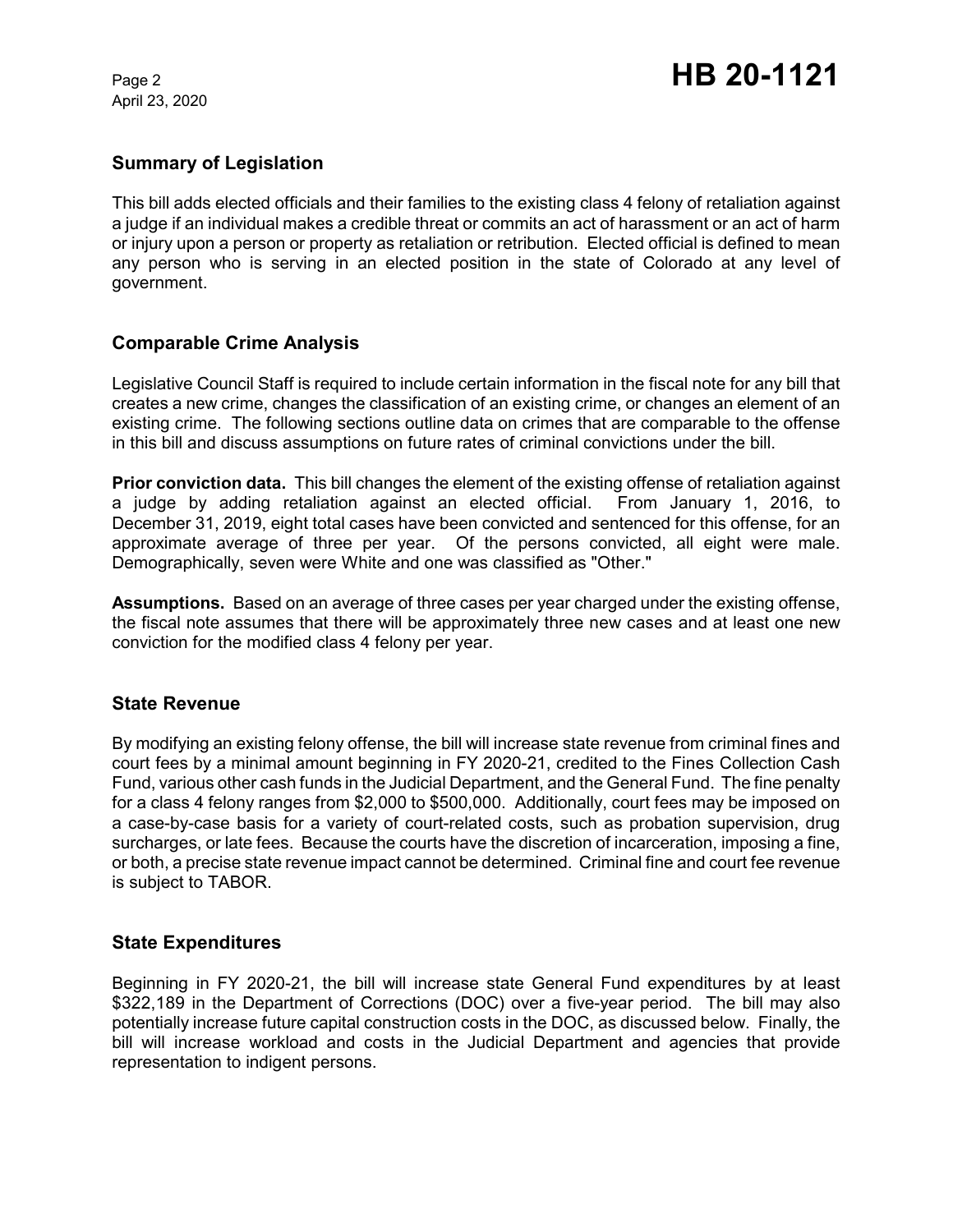April 23, 2020

**Department of Corrections operating and parole costs (five-year fiscal impact).** Based on the assumptions provided in the Comparable Crime Analysis section, this bill increases prison operating and parole costs for the DOC by a total of \$322,189 over the five-year period beginning in FY 2020-21. The fiscal note assumes no prison operating impacts will occur in the first year due to the amount of time required for criminal filing, trial, disposition and sentencing of each case. Once an offender is released from prison, he or she is assigned to parole. Table 2 shows the estimated cost of the bill over the next five fiscal years.

| <b>Fiscal Year</b> | <b>Estimated</b><br><b>Bed Impact</b> | <b>Estimated</b><br>Parole Impact | <b>Total</b><br><b>Operating Cost</b> |
|--------------------|---------------------------------------|-----------------------------------|---------------------------------------|
| FY 2020-21         |                                       | -                                 |                                       |
| FY 2021-22         | 1.0                                   | $\qquad \qquad \blacksquare$      | \$42,665                              |
| FY 2022-23         | 2.0                                   | $\overline{\phantom{a}}$          | \$85,330                              |
| FY 2023-24         | 2.1                                   | 0.9                               | \$94,166                              |
| FY 2024-25         | 2.1                                   | 1.9                               | \$100,028                             |
| <b>Total Cost</b>  |                                       |                                   | \$322,189                             |

## **Table 2 Prison and Parole Costs Under Bill**

**Department of Corrections capital construction costs.** In addition to the five-year operating and parole impacts discussed above, Section 2-2-703, C.R.S. requires that the General Assembly consider increased capital construction costs for the DOC to house additional inmates. Based on the average per bed construction costs of previous prison facilities, capital construction costs of \$356,942 would be required to increase prison bed space in line with the estimated increase in prison population under this bill. If the General Assembly determines that additional prison bed space is needed, this bill should include a transfer of General Fund to the Capital Construction Fund and a reappropriation of this funding to the Corrections Expansion Reserve Fund. Money in the Corrections Expansion Reserve Fund is available for future DOC construction projects, which would be identified and funded through the annual budget process based on the state's overall prison needs.

**Judicial Department.** This bill will increase costs and workload for the trial courts in the Judicial Department to process additional criminal case filings. To the extent that offenders are sentenced to probation, costs and workload in the Division of Probation will increase. Costs and workload may also increase in the agencies that provide representation to indigent persons, including the Office of the State Public Defender and the Office of Alternate Defense Council. Overall, it is assumed that this workload can be accomplished within existing appropriations. Should a change in funding be required for any agency or division with the Judicial Department, the fiscal note assumes it will be addressed through the annual budget process.

**TABOR refunds.** The bill is expected to increase state General Fund obligations for TABOR refunds in FY 2020-21 and FY 2021-22. Under current law and the December 2019 Legislative Council Staff forecast, the bill will correspondingly increase the amount refunded to taxpayers via sales tax refunds made available on income tax returns for tax years 2021 and 2022, respectively. A forecast of state revenue subject to TABOR is not available beyond FY 2021-22.